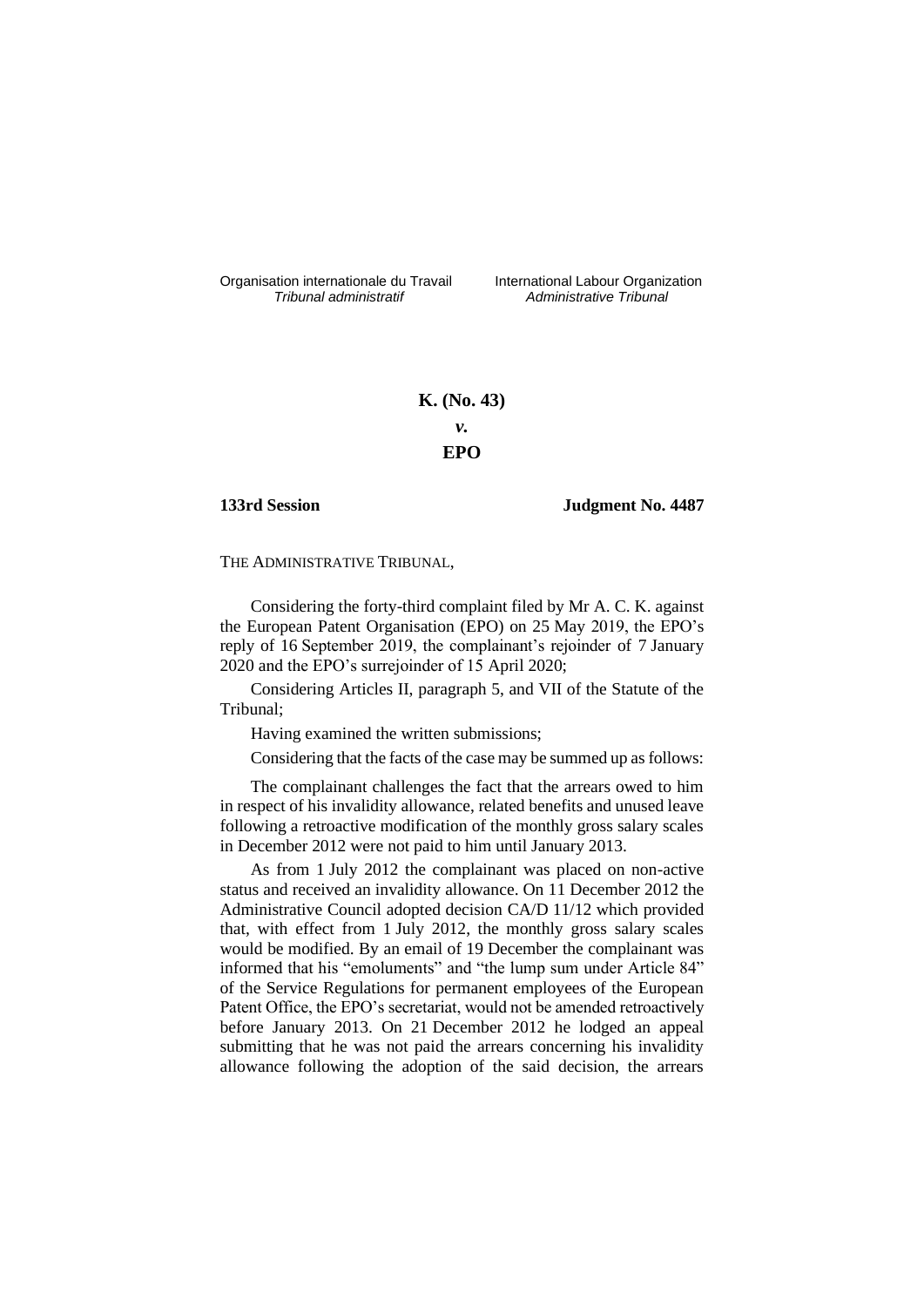relating to the lump sum payable pursuant to Article 84 in view of his permanent invalidity and the amount due for unused leave. On 31 August 2016 the complainant was informed that his appeal was dismissed as manifestly irreceivable, in accordance with the unanimous recommendation of the Appeals Committee. That was the decision the complainant impugned in his thirty-first complaint before the Tribunal.

On 30 November 2016 the Tribunal delivered in public Judgment 3785, concerning another EPO employee, in which it held that the internal appeal proceedings were flawed because the composition of the Appeals Committee was unlawful. On 24 March 2017 the complainant was notified that the President of the Office had decided to withdraw the decision of 31 August 2016 (since it was tainted with the same flaw as the one leading to Judgment 3785) and to refer his appeal back to a newly composed Appeals Committee.

In its opinion of 29 January 2019 the Appeals Committee, applying the summary procedure, unanimously recommended that the appeal be dismissed as manifestly irreceivable. On 15 March 2019 the complainant was informed that his appeal was dismissed. That is the impugned decision.

The complainant reiterates most of the claims he submitted in his thirty-first complaint and asks the Tribunal to quash the 15 March 2019 decision, to award him moral damages under several heads, including for the delay in the internal appeal proceedings, and to award him costs for the internal appeal examined by the newly composed Appeals Committee and his forty-third complaint. He also asks the Tribunal to join his thirty-first and forty-third complaints.

The EPO asks the Tribunal to dismiss the complaint as irreceivable on several grounds and, subsidiarily, entirely unfounded. It also asks the Tribunal to award costs against the complainant since his complaint is vexatious and amounts to an abuse of process.

In his rejoinder, the complainant claims punitive damages for the EPO's "lies before court". Subsidiarily, he requests the Tribunal to remit his case to the competent criminal prosecution authorities in Germany.

In its surrejoinder, the EPO submits that these claims are irreceivable since they were neither submitted in the internal appeal proceedings nor in the complaint and, furthemore, that the claim for remitting the case to German authorities falls outside of the scope of the Tribunal's competence.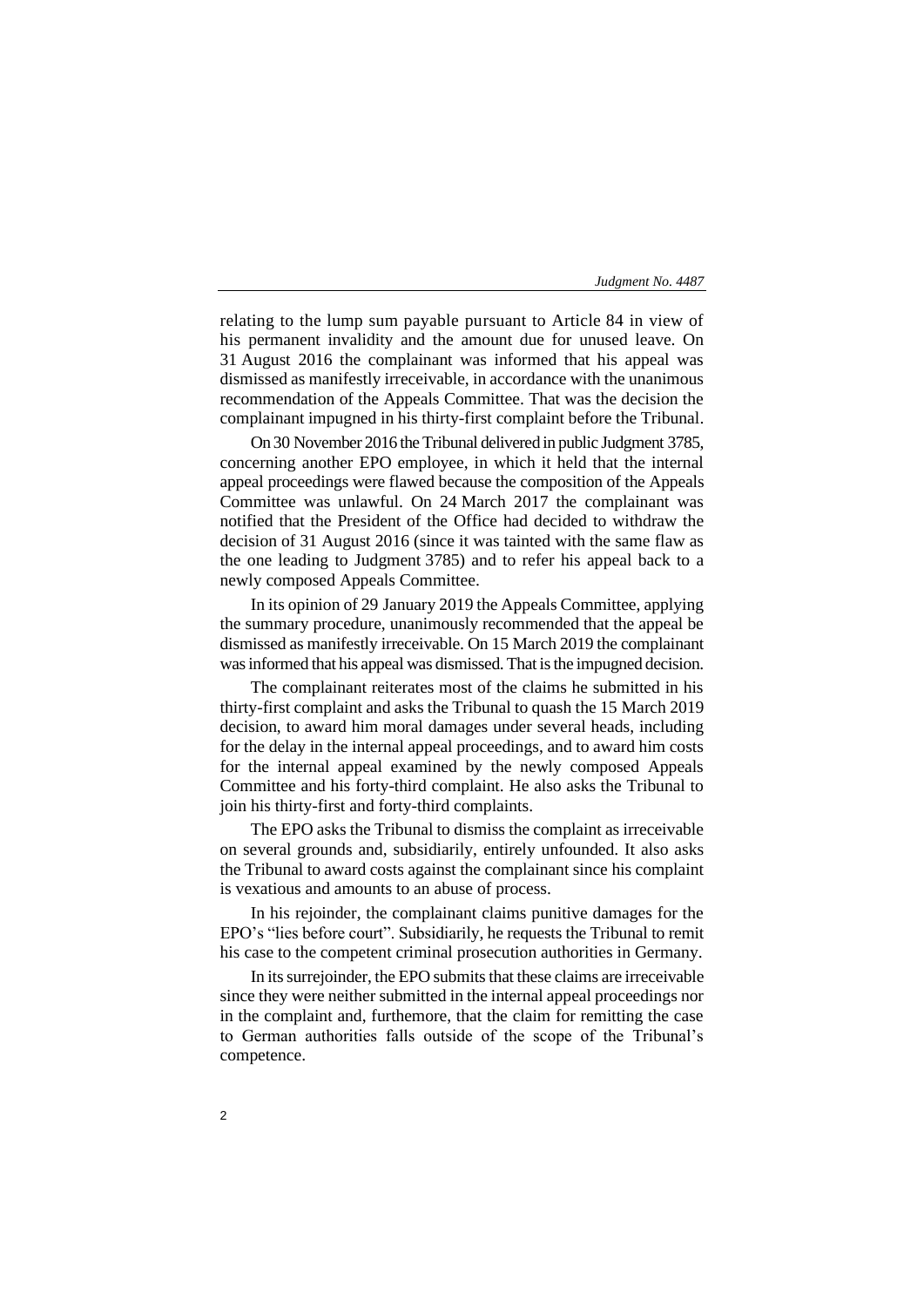# CONSIDERATIONS

1. Decision CA/D 11/12, adopted by the Administrative Council on 11 December 2012, modified, among other things, the monthly gross salary scales with effect from 1 July 2012. By an email of 19 December 2012, in response to the complainant's request, he was informed that his "emoluments" and "the lump sum under Article 84 [of the Service Regulations]" would "not be amended retroactively" before January 2013. On 21 December 2012, he lodged an appeal submitting that he was not paid arrears concerning his invalidity allowance, nor the arrears of the lump sum payable in view of his permanent invalidity, nor the amount due for unused leave (this latter amount is referred to as "arrears", as well as the other sums, by the complainant). This appeal was dismissed by the 31 August 2016 decision, which was impugned before this Tribunal in the complainant's thirty-first complaint. The EPO withdrew, on 24 March 2017, the 31 August 2016 decision (as it was flawed due to the unlawful composition of the Appeals Committee) and referred the case back to a newly composed Appeals Committee (decision of 24 March 2017). The Appeals Committee delivered its opinion on 29 January 2019, by which it recommended that the appeal be dismissed as manifestly irreceivable. The appeal was dismissed with the 15 March 2019 decision taken in accordance with that recommendation.

2. Nothing more needs to be said about the 31 August 2016 decision. It has already been addressed by the Tribunal and has been withdrawn by the EPO. Its legality is no longer justiciable.

3. In relation to the 15 March 2019 decision, the complainant seeks the quashing of that decision and also:

- (i) to award him moral damages under several heads, namely as follows:
	- (a) 5,000 euros "for the unlawful referral by the President of the EPO";
	- (b) 2,000 euros "for the [Appeals Committee] not diligently treating the partiality objections in the internal appeals procedure";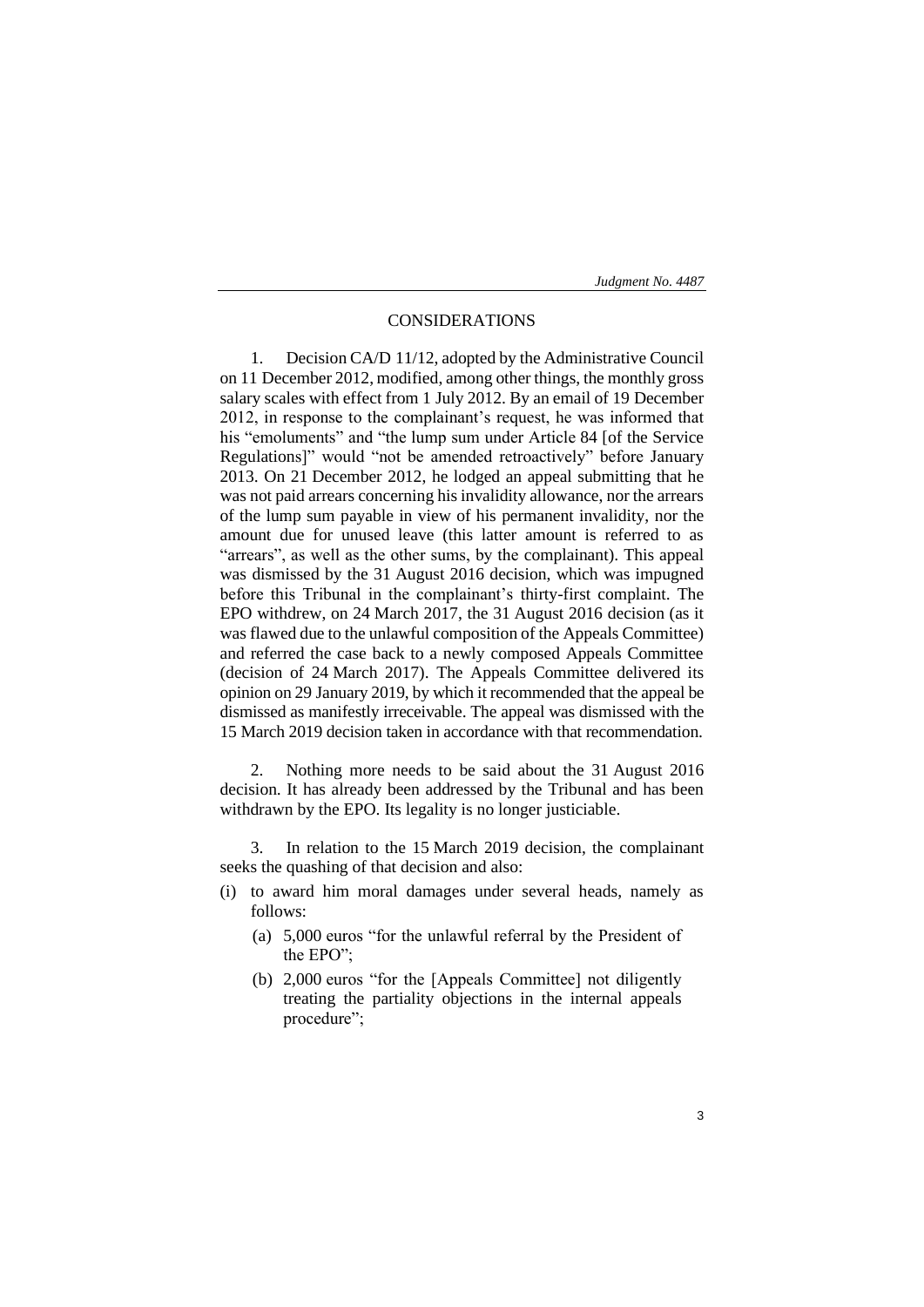- (c) 2,000 euros "for the [Appeals Committee] not diligently treating the internal appeal by not considering the evidence offered";
- (d) 5,000 euros "because of the failure to decide on a request which is pending since many years [...]";
- (e) 8,000 euros "for undue delay of the internal procedure of 10 years until issuing a decision allowing access to [the Tribunal]";
- (ii) to award him 5,000 euros as costs for the internal appeal and for the present complaint;

Further claims made in the rejoinder:

- (iii) to award him punitive damages in the amount of 10,000 euros for the EPO's "lies before court"; and
- (iv) subsidiarily, to remit his case to the competent criminal prosecution authorities in Germany.

4. The complainant raises multiple arguments regarding various procedural issues, and matters of fact and law.

5. The complainant requests oral proceedings. Pursuant to Article V of the Statute of the Tribunal, "[t]he Tribunal, at its discretion, may decide or decline to hold oral proceedings, including upon request of a party". In this case, the Tribunal finds the written submissions to be sufficient to reach a reasoned decision and thus the request is rejected.

6. The complainant applies for joinder of the present complaint with his thirty-first complaint, impugning the EPO's 31 August 2016 decision. The Tribunal has already ruled on his thirty-first complaint, with Judgment 4256, which also addressed 134 other complaints. As the EPO had withdrawn the final decisions impugned in those proceedings, the Tribunal stated: "[a]s a result of the withdrawal of the impugned decisions, the Tribunal can only conclude that the complaints are now without object. The legal foundation for the complainants' claims no longer exists, and their complaints must therefore be dismissed in their entirety." As a consequence, the present request for joinder is moot (see Judgments 4396, consideration 1, and 4025, consideration 13).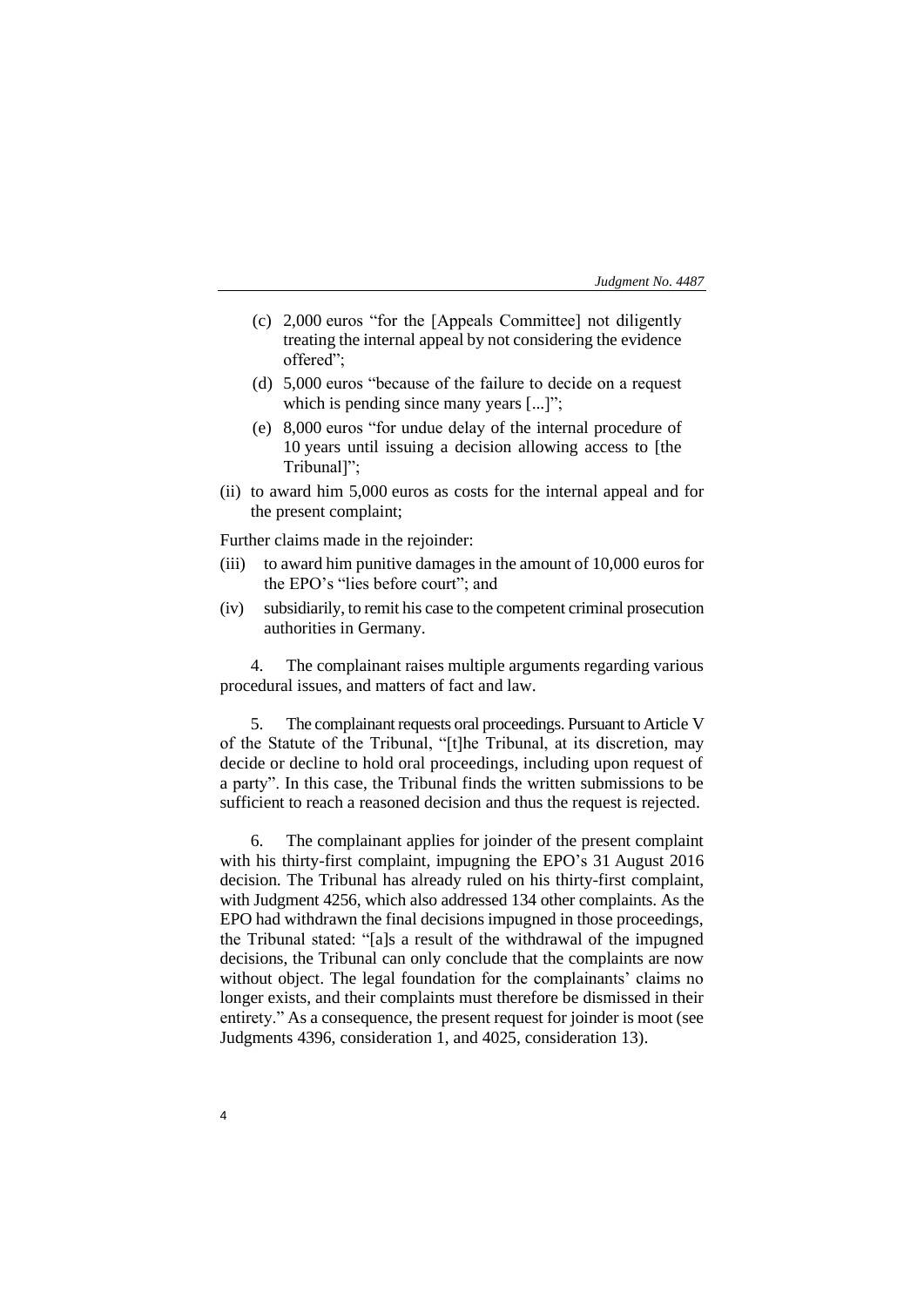| Judgment No. 4487 |
|-------------------|
|-------------------|

7. The complainant challenges "the underlying general decisions" together with the individual implementation. This claim is irreceivable with regard to the 15 March 2019 decision. The internal appeal lodged by the complainant on 21 December 2012 did not explicitly challenge any general decisions, its only object being to obtain the payment of the "arrears", together with the December pay slip. Moreover, in that appeal, not only are the disputed general decisions not clearly identified, but also neither are any arguments offered to challenge their lawfulness. Therefore, this claim is irreceivable for failure to exhaust internal remedies (Article VII of the Tribunal's Statute).

8. It is convenient to address now the complainant's central grievance, namely the payment of the arrears in January 2013 instead of in December 2012 as he contended should have occurred.

The Tribunal notes that a delay in payment can be contested if it is unlawful and/or it adversely affects the party. The party challenging the delay bears the burden of proof. In the present complaint, the complainant does not give evidence of the unlawfulness of the delay. Instead, he submits generic reasons based on:

- (i) alleged former practice ("[For] decades I received the arrears together with the December pay");
- (ii) hearsay ("Colleagues in active service told me that they already received the arrears with the December pay"); and
- (iii) mere presumptions or doubts ("There seems to be no legal basis for postponement of the payment of my arrears").

Neither unproven practice, nor hearsay, nor mere presumptions or doubts can be considered sources of law and rights.

In addition, as to the first plea (summarized in consideration 8) above), the Tribunal notes that the complainant was placed on invalidity with effect from 1 July 2012. The alleged former practice regards the payment of "arrears" (and other emoluments) for an employee in active employment (Article 40 of the Service Regulations), while the payment of "arrears" due for the year 2012 regards an employee assigned to nonactive status for reasons of invalidity (Article 42 of the Service Regulations). The two situations differ in fact and cannot be compared. Similarly, as to the second plea, the Tribunal notes that the complainant, unlike his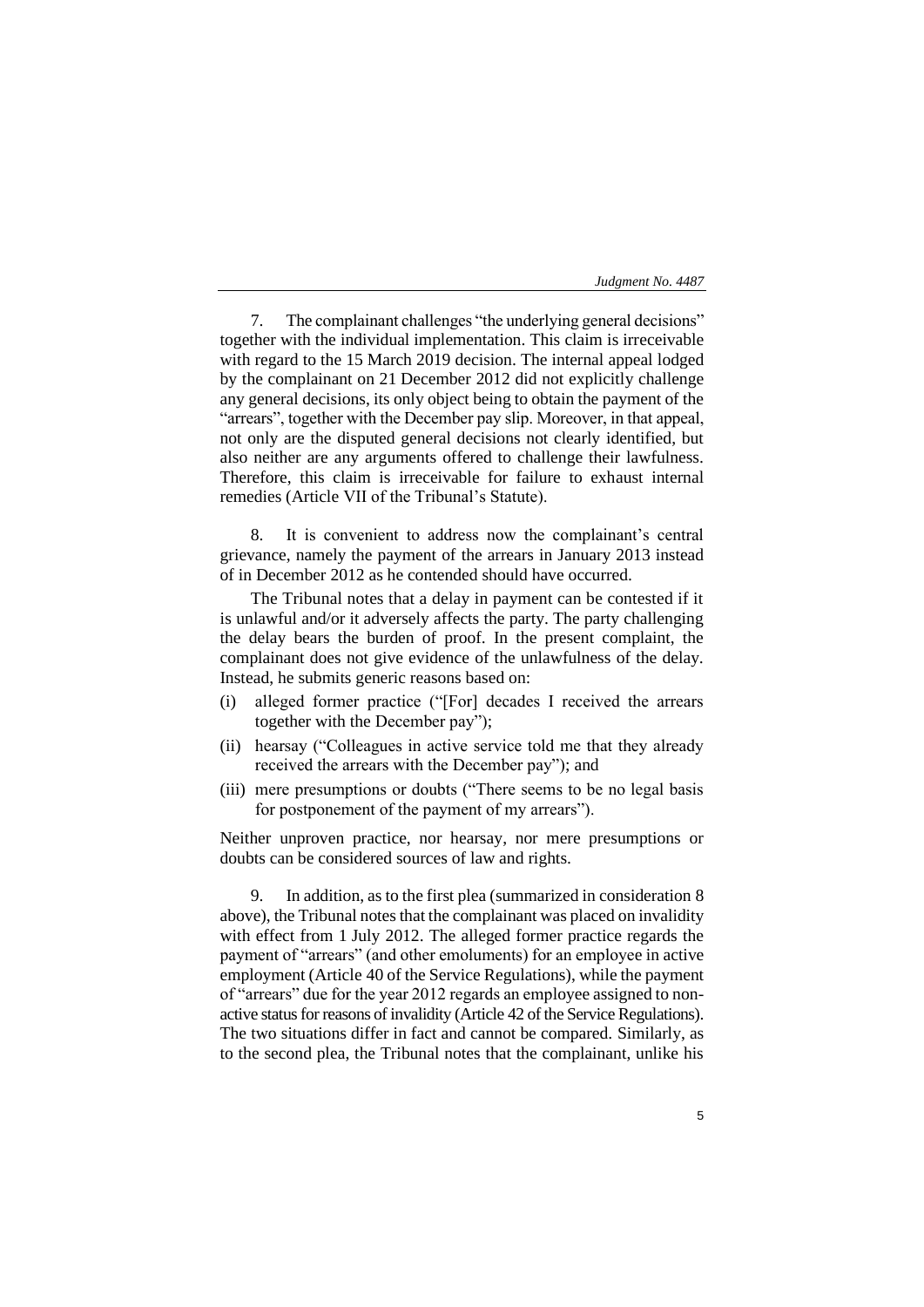colleagues, was assigned to non-active status, and therefore there is no breach of the principle of equality of treatment.

10. With regard to the pleas summed up in consideration 8 above, the Organisation objects that:

- the retroactive adjustment of basic salary announced in CA/D 11/12 was adopted only on 11 December 2012;
- − CA/D 11/12 did not foresee that said adjustment would be paid along with the pay slip of December 2012;
- in view of an established practice, inactive staff members and pensioners receive payment of salary adjustment along with the pay of January of the following year; and
- the complainant was duly informed on 19 December 2012 that the "emoluments, and the lump sum under Article 84 [of the Service Regulations]", would be paid along with the salary of January 2013.

11. The Tribunal notes that the Organisation has not identified a written rule regarding the postponement of the payment of the yearly "arrears" with the salary of January of the following year, relying only on an "established practice". Furthermore, the Organisation has not precisely documented the existence of this practice. Nonetheless, as the complainant has not successfully contested the existence of this practice, the Tribunal is satisfied that it exists. Moreover, this practice is indeed beyond the law but not against the law, and, above all, it is consistent with the duty of good faith of a debtor. Indeed, the Service Regulations do not provide a specific rule on the time limit for the payment of "arrears" (as well as other amounts that do not accrue monthly). With regard to the time of payment, the sole express rule is enshrined in Article 65(1) of the Service Regulations, and refers only to "remuneration". Pursuant to Article 64(2) of the Service Regulations, "remuneration" includes basic salary and "any allowances". Employees assigned to nonactive status for invalidity reasons received an "invalidity allowance", which is included in the category of "any allowances". The rule enshrined in Article 65(1) is that "[p]ayment of remuneration to employees shall be made at the end of each month for which it is due", and it is clearly applicable to remuneration and allowances that must be paid monthly. This rule, which applied to monthly invalidity allowance, cannot be considered automatically applicable to arrears, because arrears are,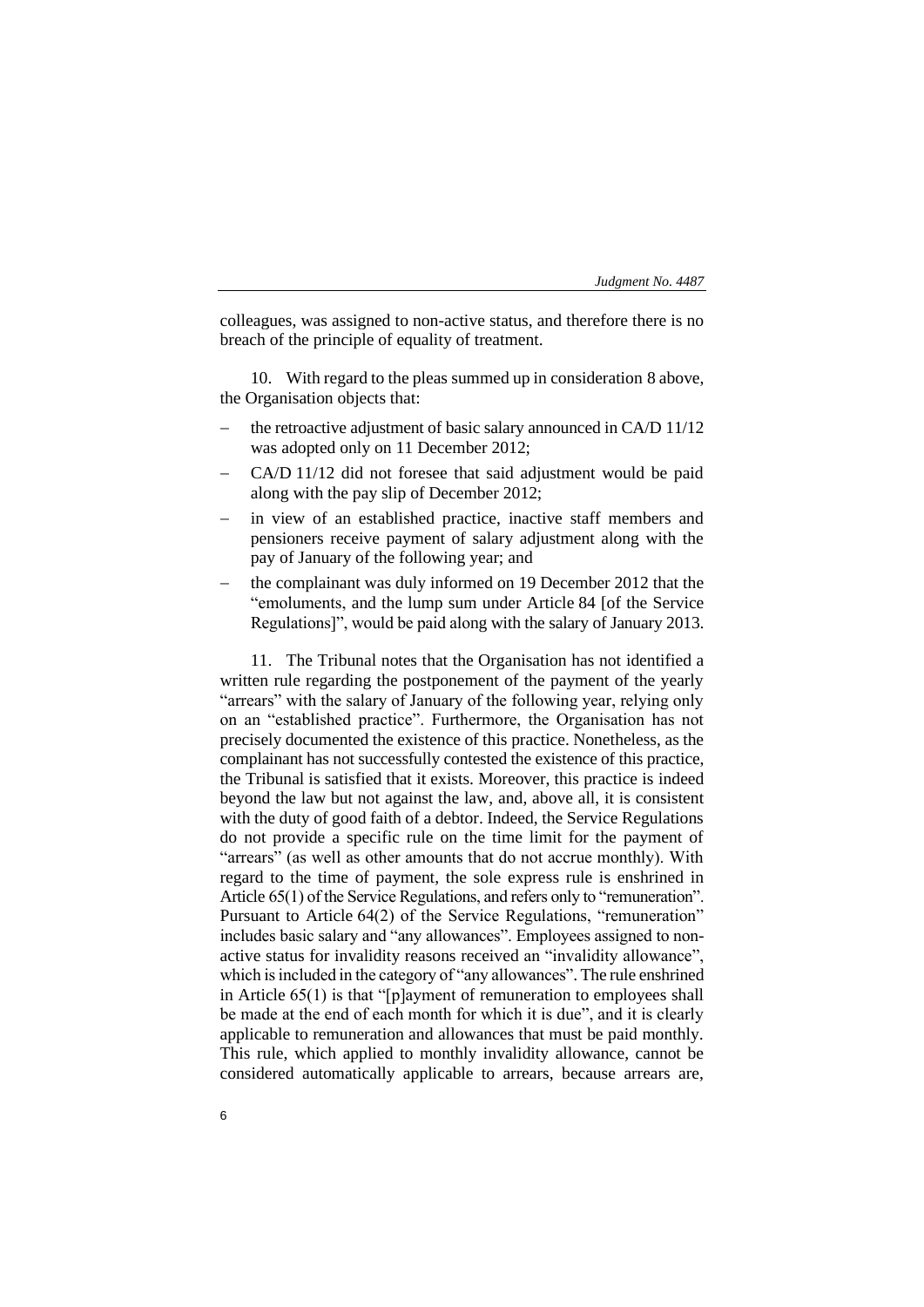by definition, a remuneration due for a previous period and paid later, for various reasons, for example as a consequence of retroactive salary adjustments. Likewise, the payment for unused leave logically can only be paid after the fact (that the leave remained unused). It can be concluded that no written rules contradict the current practice asserted by the Organisation.

12. Above all, the aforementioned practice substantially aligns with the general principle of good faith in the implementation of a contract. It stems from this principle that:

- a debtor should within a reasonable time discharge its obligations; and
- the reasonable time span should be established according to the relevant material circumstances.

Pursuant to Article 1 of the Implementing Rule for Article 64 of the Service Regulations (in force at the material time), entitled "Adjustment timetable": "[t]he levels of the basic salaries and allowances [...] are adjusted each year, with effect from 1 July [...] The annual adjustment proposal should be submitted to the Administrative Council for approval at its meeting in December of the year in question". In the present case, the salary adjustment for the year 2012 was approved on 11 December 2012 and the complainant was paid by the end of January 2013. This cannot be considered an unreasonable delay and the complainant has not shown that this time span adversely affected him.

13. Save for the two matters discussed shortly concerning delay in the internal appeal and costs, the range of procedural and other pleas raised by the complainant concerning both the internal appeal and these proceedings, had no material effect on the outcome or are irrelevant. At base, the complainant's grievance raised only a narrow legal question. That legal question has been resolved in the EPO's favour. Accordingly, these other immaterial or irrelevant pleas need not be addressed.

14. The complainant challenges the excessive length of the internal appeal and seeks compensation by way of moral damages, stating that neither the complexity of the case, nor the ancillary partiality objection raised during the internal proceedings justified its length. It is well settled in the Tribunal's case law that internal appeals must be conducted with due diligence and in a manner consistent with the duty of care an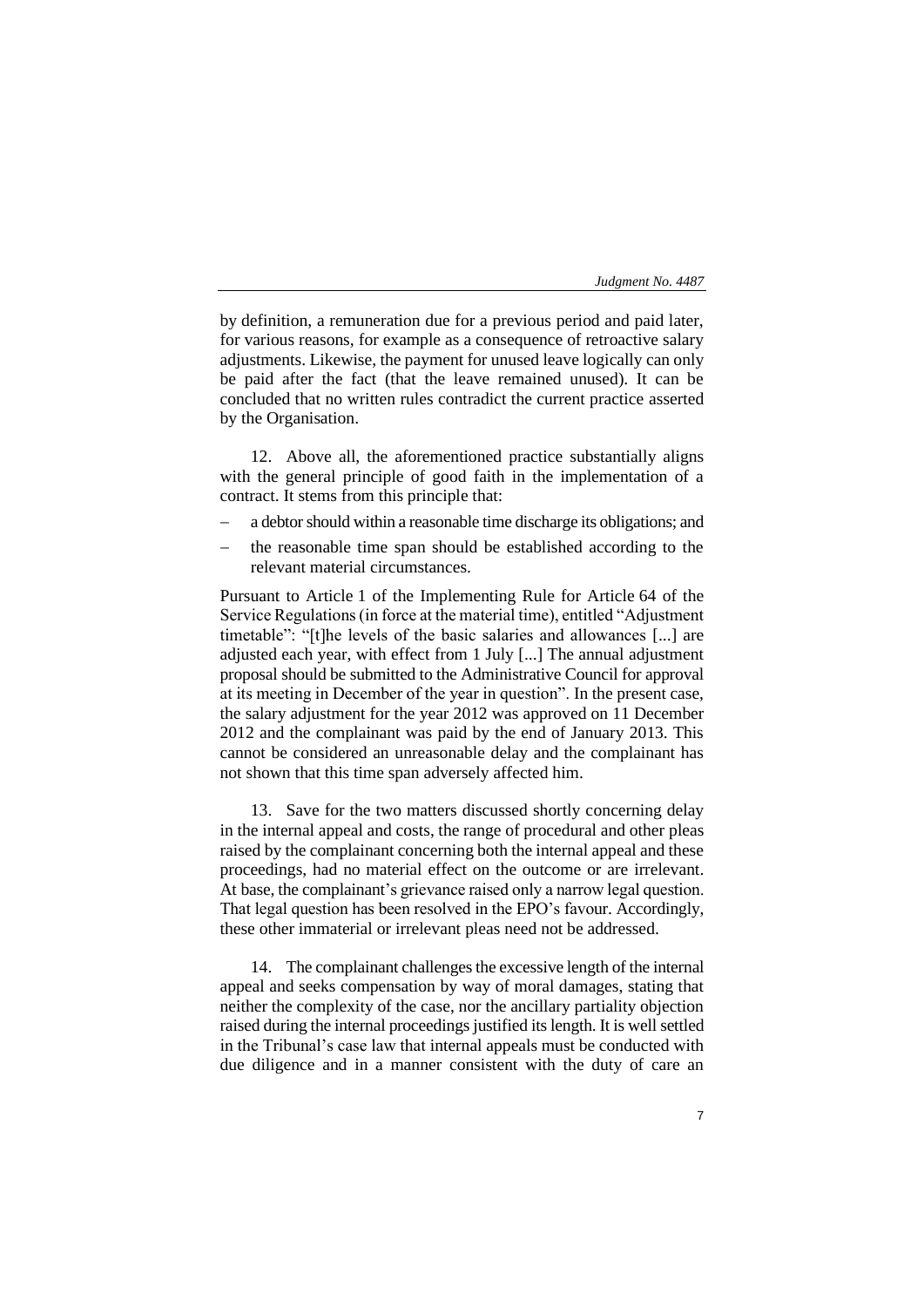international organisation owes to its staff members. The amount of compensation for unreasonable delay will ordinarily be influenced by at least two considerations: the length of the delay and the effect of the delay (see Judgment 4229, consideration 5). Delay in an internal appeal concerning a matter of limited seriousness in its impact on the appellant would be likely to be less injurious to the appellant than delay in an appeal concerning an issue of fundamental importance and seriousness in its impact on the appellant (see Judgment 4100, consideration 7). Recent case law holds that an unreasonable delay in an internal appeal is not sufficient to award moral damages. It is also required that the complainant articulate the adverse effects which the delay has caused (see Judgment 4396, consideration 12: "[n]otwithstanding that there was unreasonable delay in the internal appeal process, the moral damages which the complainant seeks under this head will not be awarded, as he has not articulated the effects which the delay has caused"; see also Judgments 4147, consideration 13, 4231, consideration 15, and 4392, consideration 12). In the present case, the internal appeal was lodged on 21 December 2012, and the first decision was issued on 31 August 2016; after the case was referred back to a newly composed Appeals Committee on 24 March 2017, the second decision was issued on 15 March 2019. The Tribunal finds that the length of the internal proceedings was excessive, but that the delay was due in part to the lawful withdrawal of the first decision, and the new review by the second Appeals Committee. Above all, the complainant has not proven that he was adversely affected by the delay. It is not unreasonable to hold that the delay in this case produced no damages, considering that the internal appeal was unsubstantiated and that the complainant refused an out-of-court settlement that could have sped up the conclusion of the procedure.

15. Two claims (punitive damages and remitting the case to the German criminal prosecution authorities) were raised in the rejoinder. This is impermissible (see Judgments 4092, consideration 10, 4221, consideration 7, and 4396, consideration 7).

16. The complainant's claim for costs of the internal appeal shall be dismissed, as the Tribunal's case law stipulates that "such costs may only be awarded under exceptional circumstances" (see Judgments 4156,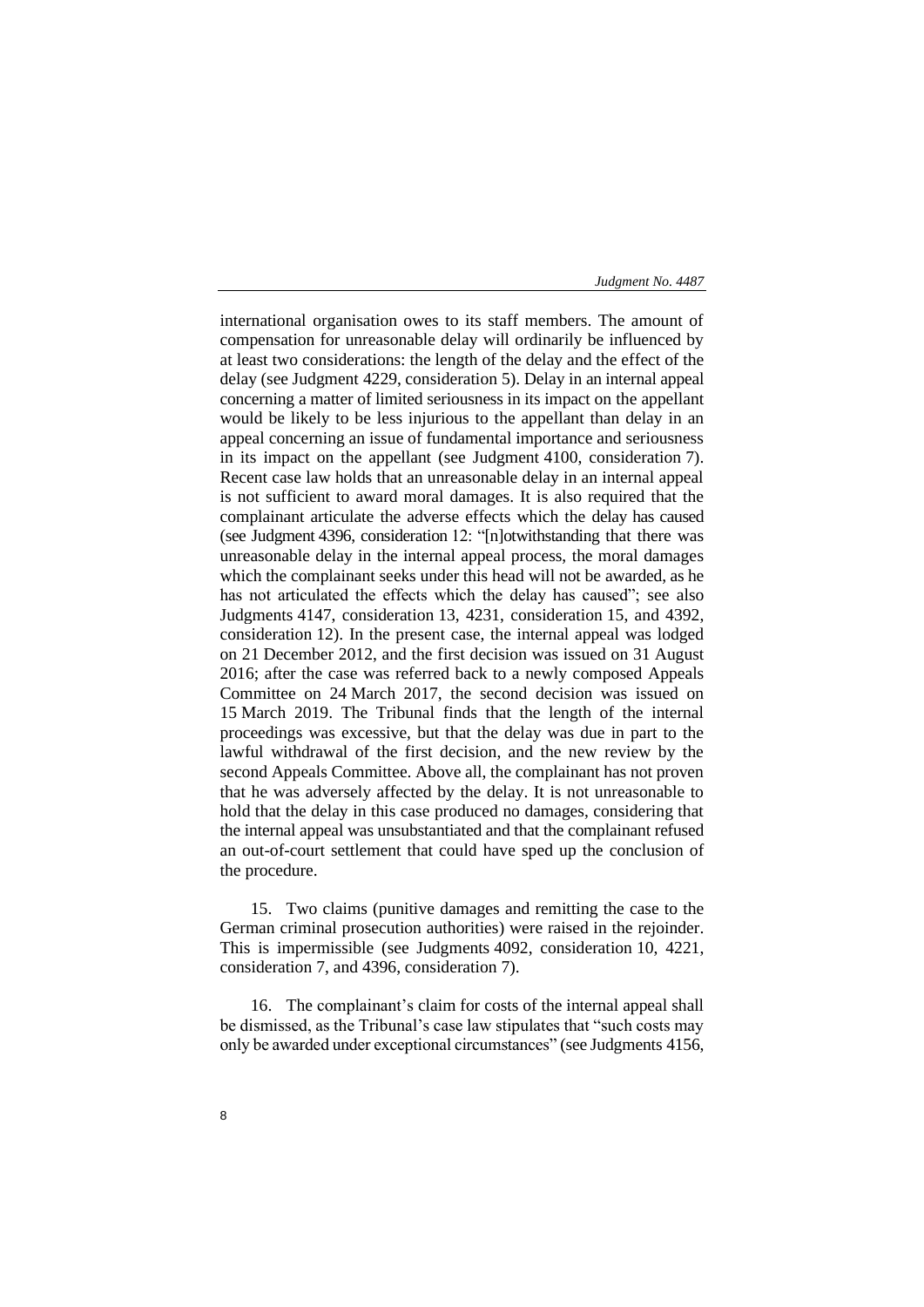consideration 9, 4392, consideration 13, and 4399, consideration 13), which do not exist in the present case.

Likewise, there is no reason to award costs for the present proceedings.

17. The EPO submits a counterclaim for costs, alleging that the complainant committed abuse of process. The counterclaim is based on the following allegations:

- irreceivability of the complaint;
- − no harm stemming from the January payment;
- − refusal of an out-of-court settlement; and
- the present dispute allegedly is an unnecessary procedure causing a waste of time and resources.

The EPO quotes, as relevant precedent, Judgment 4025, considerations 11 and 12, in which the Tribunal allowed the counterclaim for costs in a case deemed to have "no possibility of success" and to be "clearly frivolous". The Tribunal observes that its case law has established strict requirements for a complaint to be considered frivolous, vexatious, and repetitive. Firstly, abuse of process requires bad faith, and bad faith cannot be automatically inferred solely on the basis of the filing of a large number of complaints by a litigant (see Judgment 4025, consideration 9). Secondly, the Tribunal "may indeed award costs against the authors of frivolous, vexatious and repeated complaints which absorb its resources and those of the defendant organisations and hamper the Tribunal's ability to deal expeditiously with other complaints. Any such award must, however, remain exceptional, since it is essential that international civil servants' access to an independent and impartial judicial body is not impeded by the prospect of an adverse award of costs if their complaint were to prove unfounded" (see Judgments 1962, consideration 4, 3196, consideration 7, and 3568, consideration 5). The present case is not comparable to the one addressed by Judgment 4025, considerations 11 and 12. In that case, the complaint was dismissed in its entirety and was deemed clearly frivolous. In the present case, even though the complaint shall be dismissed in its entirety, the issues raised cannot be considered plainly frivolous. In addition, there is no repetition of the same complaint, because the present complaint and the thirty-first one have different objects, that is to say two different decisions issued